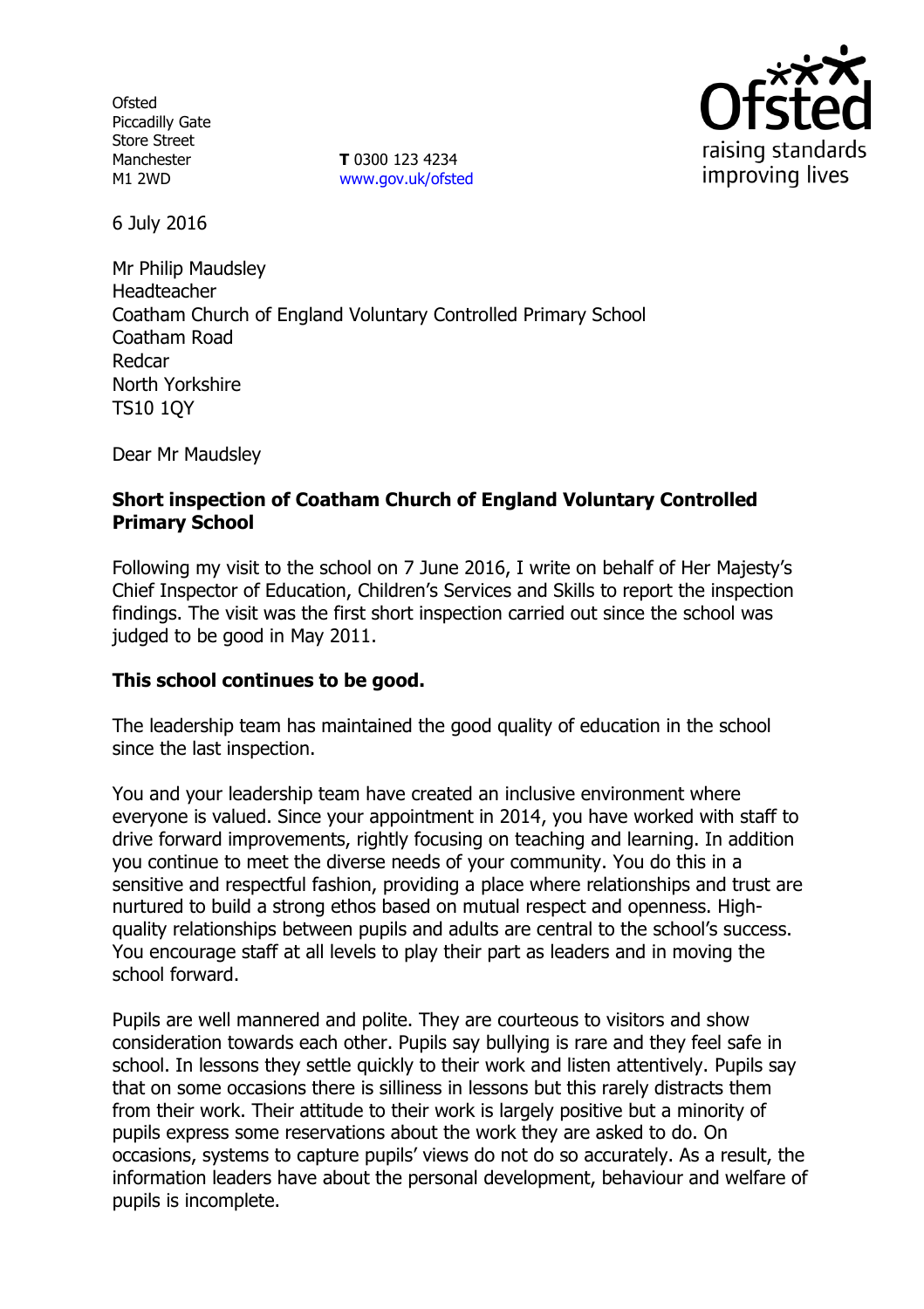

You and your governors know the strengths and weaknesses of the school well. You make sure that the quality of teaching and learning remain consistently good. Where you identify issues in teaching you act quickly to take action.

Arrangements to secure reliable assessments about how well pupils are progressing against the new curriculum are well developed. They shape the school's planning for improvement. The switch between assessment models has led to some lack of clarity about how well all children are progressing over a longer period of time. Leaders recognise the need to sharpen the accuracy of assessment and the analysis of pupils' progress.

The school has continued to provide the strengths noted at the previous inspection. It remains an inclusive community which fosters a love of learning through high expectations of teachers and effective guidance to pupils on how to improve their learning. Where issues were identified at the last inspection these have been addressed and you have continued to maintain a focus on these areas for development. For example, the progress pupils make with their writing now matches that seen in reading and mathematics. Additionally, your curriculum has stronger links with more diverse communities in this country and elsewhere.

# **Safeguarding is effective.**

You and your staff are rightly focused on ensuring pupils are safe. All staff and governors receive frequent training, keeping up to date with lessons to be learned from serious incidents elsewhere. Systems and procedures are kept under review to ensure best practice is maintained. For example, training on homophobic bullying has informed and enhanced the curriculum you provide. The leadership team ensures that all safeguarding arrangements are fit for purpose and records are detailed. Systems are in place that go beyond what is required and promote a culture in which pupils say they feel safe.

## **Inspection findings**

- Leaders and governors demonstrate a commitment to continuous improvement. Where issues arise you take prompt action to address them. For example, work to ensure that inadequacies in pupils' understanding and skills in linking sounds and letters (phonics) by the end of Year 1 in 2014 had been addressed by the end of Year 2 and outcomes in Year 1 now exceed those seen nationally.
- **Pupils continue to make good progress across the school. The most able** pupils are well supported with challenging tasks to promote deeper learning and to apply their learning in a variety of situations. Consequently these pupils say they feel they often have to 'think hard' about how to do their work. As a result they make rapid progress and increasing numbers of pupils exceed expectations, especially in mathematics.
- Your work to minimise gaps between outcomes for different groups of pupils is a strength of the school. This is because checks on pupils' progress systematically identify where gaps in pupils' learning may be emerging.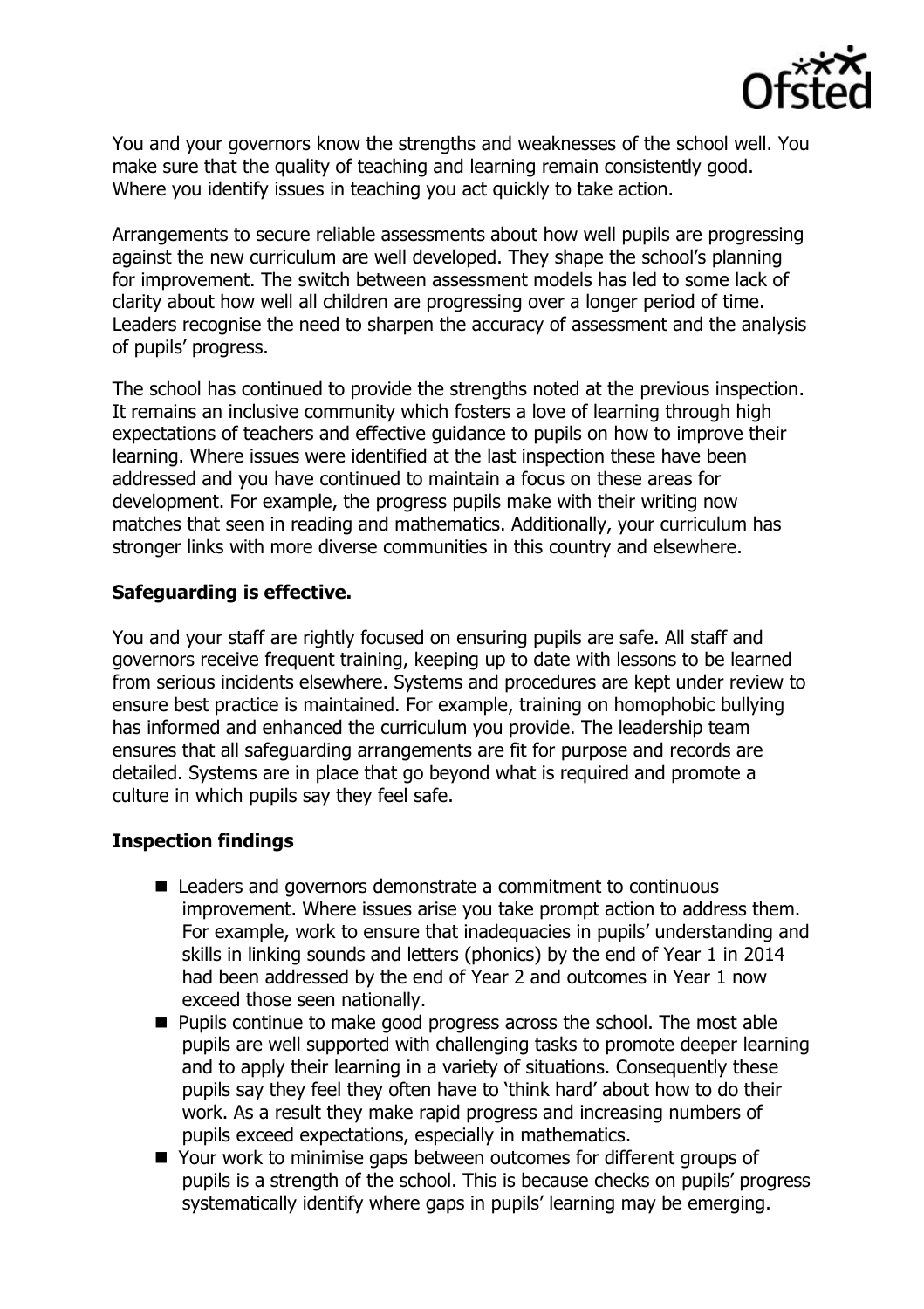

These checks result in well-targeted support to help individuals or groups of pupils catch up and fill gaps in their learning. Additional provision to help the most able fulfil their potential helps them keep up with their peers. However, the way this work is recorded in reports published on the school website is not clear and does not do justice to the work being undertaken.

- By the end of key stage 2, pupils make at least the progress expected of them. Many go on to make better than expected progress, especially in mathematics. As a consequence, pupils are well placed to make the most of their secondary education.
- You and your senior leaders have developed detailed and effective systems for collecting information about the progress of pupils in reading, writing and mathematics. You have worked hard, along with other schools, to ensure your assessments are accurate. This information helps class teachers and senior leaders to see where pupils are making or not making progress and to take rapid action where concerns arise. The information currently lacks fine detail about the progress classes are making over a longer period of time. You are aware of this and, together with senior leaders, are working hard to address the complexities of moving from one assessment system to another.
- $\blacksquare$  The quality of teaching is generally good and improving. The teaching of reading and writing are priorities and pupils have developed a positive attitude to these aspects of learning. Improved standards of writing are evident in pupils' work. They take pride in the presentation of their work. Tasks are well matched to pupils' needs and they have a good understanding of what is required to develop their learning further.
- You rightly ensure that the impact teaching has on pupils' progress is a focus for monitoring. School leaders at all levels use detailed evidence to support and challenge staff and hold them accountable for the progress pupils are making. In addition, training and support are targeted to meet the specific development needs of individual teachers where practice requires particular improvement.
- **Pupils on the whole have positive attitudes to their learning and school life** in general and enjoy their work. They talk eloquently about bullying and prejudice in all its forms and the impact they have on others. As a result, they say bullying is rare. They are clear what to do if they have concerns, and they feel safe.
- Parents and carers, where they expressed a view, were very positive about the school and its values. They valued the support given to their children and believed the school was approachable should they have concerns.
- The governing body knows the work of the school well. Governors understand the day-to-day working of life in the school through detailed reports and regular focused visits. They have their own action plan to ensure they continue to develop their own practice and keep pace with developments in the school. They know the strengths and weaknesses of the school and have a clear vision about the next steps they want to see the school take. Governors have kept an eye on issues raised at the last inspection. For example, they talk persuasively about a broader curriculum with a focus on people of different faiths and backgrounds within British society and how modern British values inform the work of the school. In